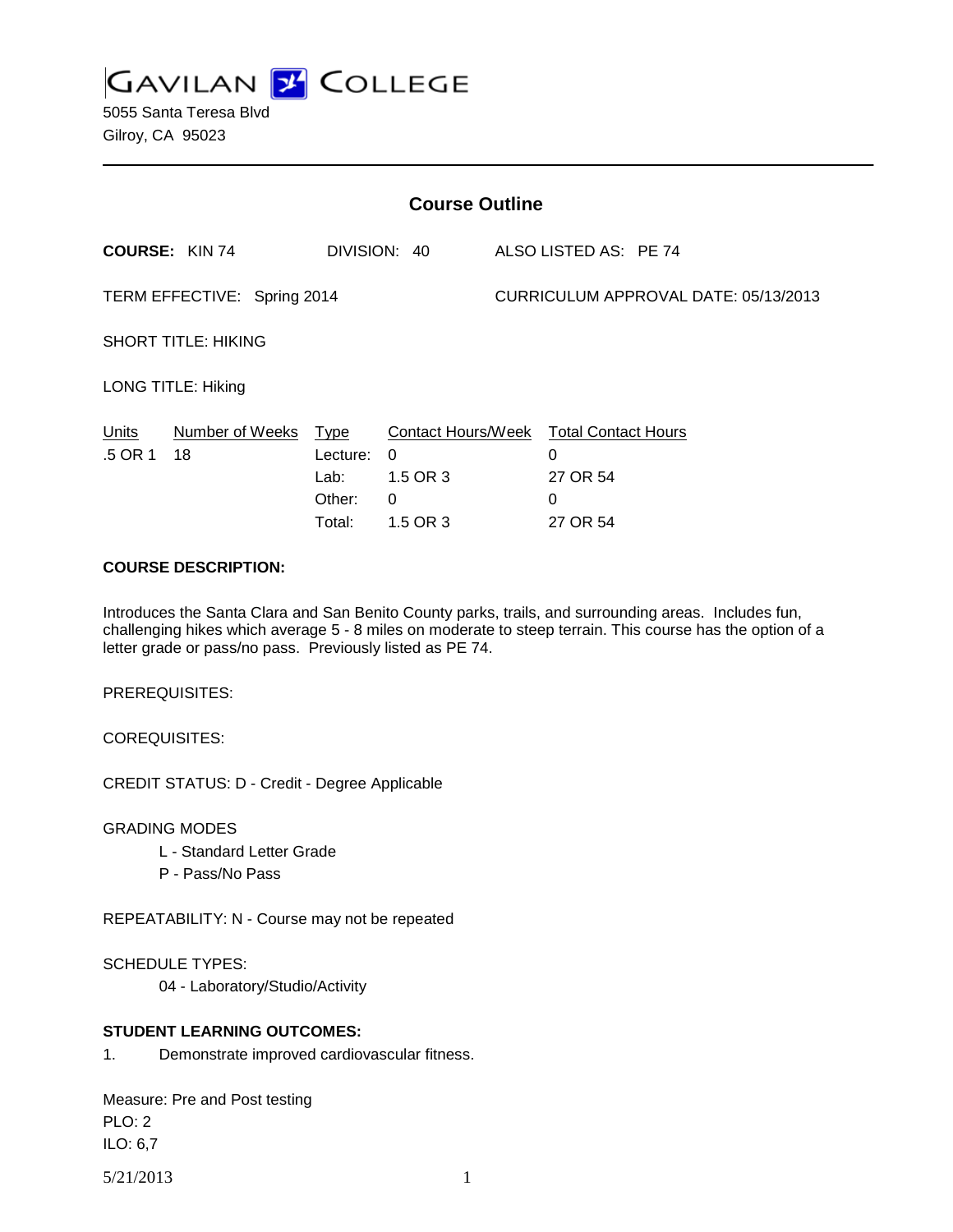GE-LO: E1 Year Assessed: Fall 2010

2. Describe the importance of foot care, as well as layering for temperature and moisture management.

Measure: Oral report PLO: 2,4 ILO: 7,1,2 GE-LO: A1,A2 Year Assessed:

3. Explain first aid treatment for blisters, sunburn, and minor sprains.

Measure: Discussion PLO: 2,4 ILO: 2,1 GE-LO: A1,A2 Year Assessed:

4. Discuss the benefits of this physical activity, which can be performed throughout life for personal, recreational, and physical fitness purposes.

Measure: Self assessment PLO: 2 ILO: 6,4,1 GE-LO: A2,E1 Year Assessed: Fall 2010

5. Identify, explain and follow basic trail maps and trail markers.

Measure: Discussion, performance PLO: 4 ILO: 7,2,1 GE-LO: A1,A2,A7 Year Assessed:

## **CONTENT, STUDENT PERFORMANCE OBJECTIVES, OUT-OF-CLASS ASSIGNMENTS**

Curriculum Approval Date: 05/13/2013

NOTE: The first class would meet at Gavilan. Each class would then meet at a predetermined site for a hike. This could include, but not be limited to: Sprig Lake, Uvas Reservoir, Calero, Anderson, Henry Coe, The Pinnacles, Coyote, and Mt. Madonna.

1.5 - 3 Hours: Introduction to class requirements, including course syllabus, grading, and meeting sites for each class. Demonstrate various stretches and discuss the benefits of stretching as a warm-up. Pre-test: Students will complete a two-mile walk to determine their per-mile pace.

Student Performance Objectives: Students will demonstrate stretches appropriate as a warm-up for hiking and discuss the benefits of stretching. They will complete the pre-test.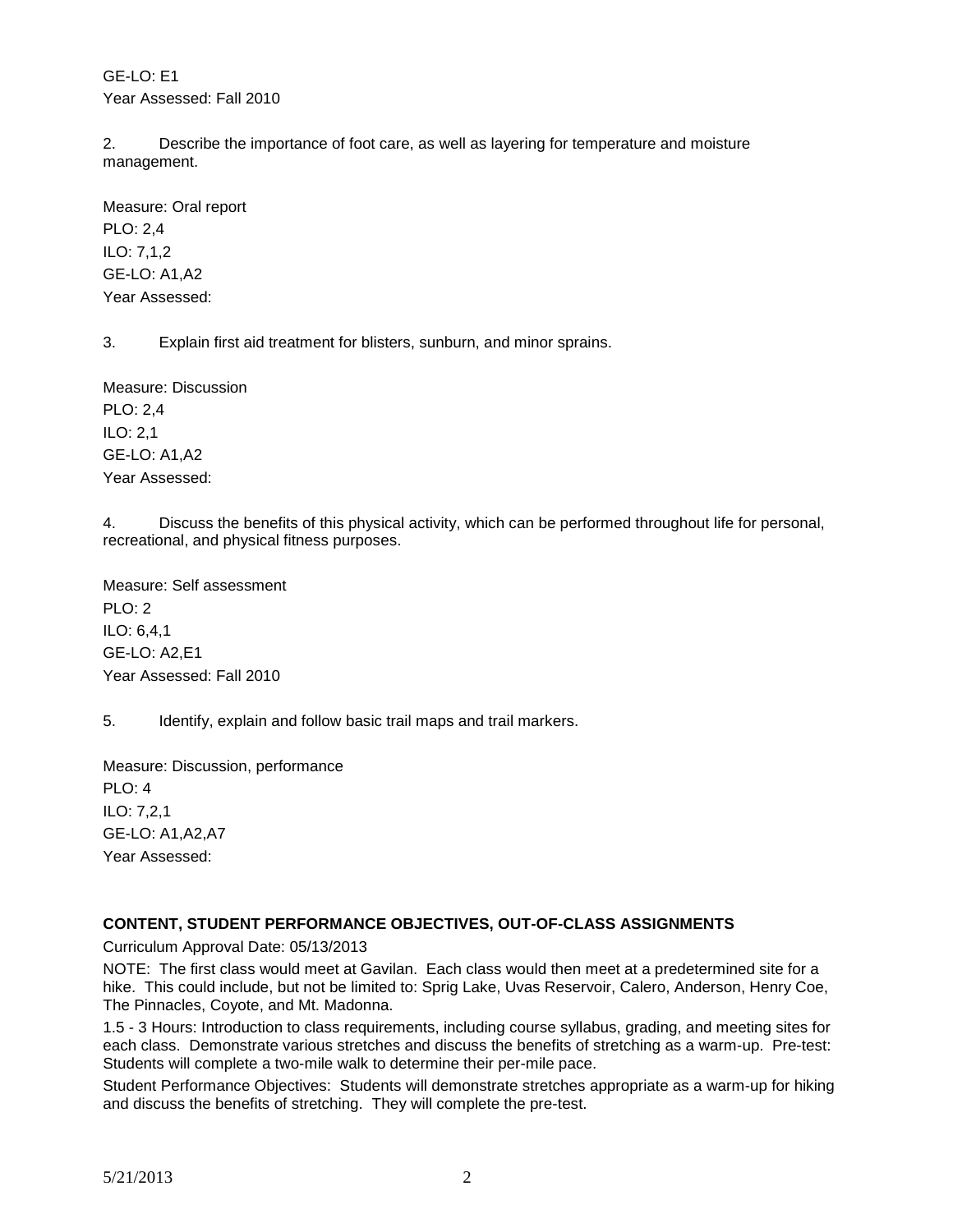1.5 - 3 Hours: Meet at predetermined sites for a hike. Presentation on foot care, including hiking boots, trail shoes, and socks. Information on how to read the trail map for this site will be explained. As the class comes upon various trail markers during the hike, they will be pointed out, explained and discussed.

SPO: The difference between a good pair and a cheap pair of hiking socks will be explained by the students. They will also be able to describe how to select hiking boots/trail shoes appropriate for them. The student will describe the purpose of a trail map. They will explain the purpose of various trail markers.

3 - 6 Hours: Meet for hike at predetermined sites. Discussion on the importance of water and staying hydrated. The benefits of being physically active will be discussed. Trail maps for various hikes will be provided and explained. As the class comes upon various trail markers they will identify its purpose and discuss how to read the markings.

SPO: Utilizing the information presented in class, students will be able to determine how much water they will need to carry on each hike. They will discuss the reasons for staying hydrated. They will list several benefits of physical activity. Students will identify and follow various trail maps and trail markers. They will be able to compare the trail marker to those listed on the map and explain its purpose.

3 - 6 Hours: Meet at sites of hike. Presentation on clothing, including layering. Continue providing information on trail maps, their function and purpose, and trail markers.

SPO: Students will be able to explain the benefits of layering, including temperature and moisture management. They will be able to identify and state the purpose of various trail markers and show where they appear on the trail map.

4.5 - 9 Hours: Meet at predetermined sites for a hike. Information will be provided on trail etiquette, such as monitoring your noise level, sharing the trail, and leaving the area in the same (or better) condition it was found. Trail maps will be provided and trail markers will continue to be identified and explained.

SPO: The importance of trail etiquette will be described and practiced by the students. They will utilize trail maps and identify and follow trail markers.

4.5 - 9 Hours: Meet at sites for hikes. Presentation on first aid. This may include: what should be carried in a first-aid kit, how to use the material in the kit, treatment of blisters, care of a sunburn, and dealing with dehydration. Trail maps will be provided and trail markers will continue to be identified and explained.

SPO: Students will be able to list the items they would include when preparing their own first-aid kit. They will also be able to explain how to treat minor first aid situations. Students will utilize trail maps and identify and follow trail markers.

6 - 12 Hours: Meet for hikes at predetermined sites. Practical application of the material presented during class mini-lectures, including the use of trail maps and trail markers. Continued discussion on the benefits of physical activity.

SPO: The information presented throughout the semester will be applied by the students, including the use of trail maps and trail markers. They will identify several benefits of being physically active.

1.5 - 3 Hours: Meet at Gavilan for post-test. Students will complete a two-mile walk to determine their permile pace improvement.

SPO: Students will complete the post-test and analyze their cardiovascular fitness improvement. They will complete a self assessment on the benefits of being physically active.

2 Hours: Final.

Students who repeat the class will have the opportunity to improve their fitness level. This can be accomplished in a variety of methods, such as decreasing their time per mile and/or increasing the distance hiked. The student's skills or proficiencies will be enhanced by supervised repetition and practice.

#### **METHODS OF INSTRUCTION:**

Demonstration, Presentations, Discussions, Small group interaction.

#### **METHODS OF EVALUATION:**

This is a degree-applicable course, but substantial writing assignments are NOT appropriate, because the course primarily: Involves skill demonstrations or problem solving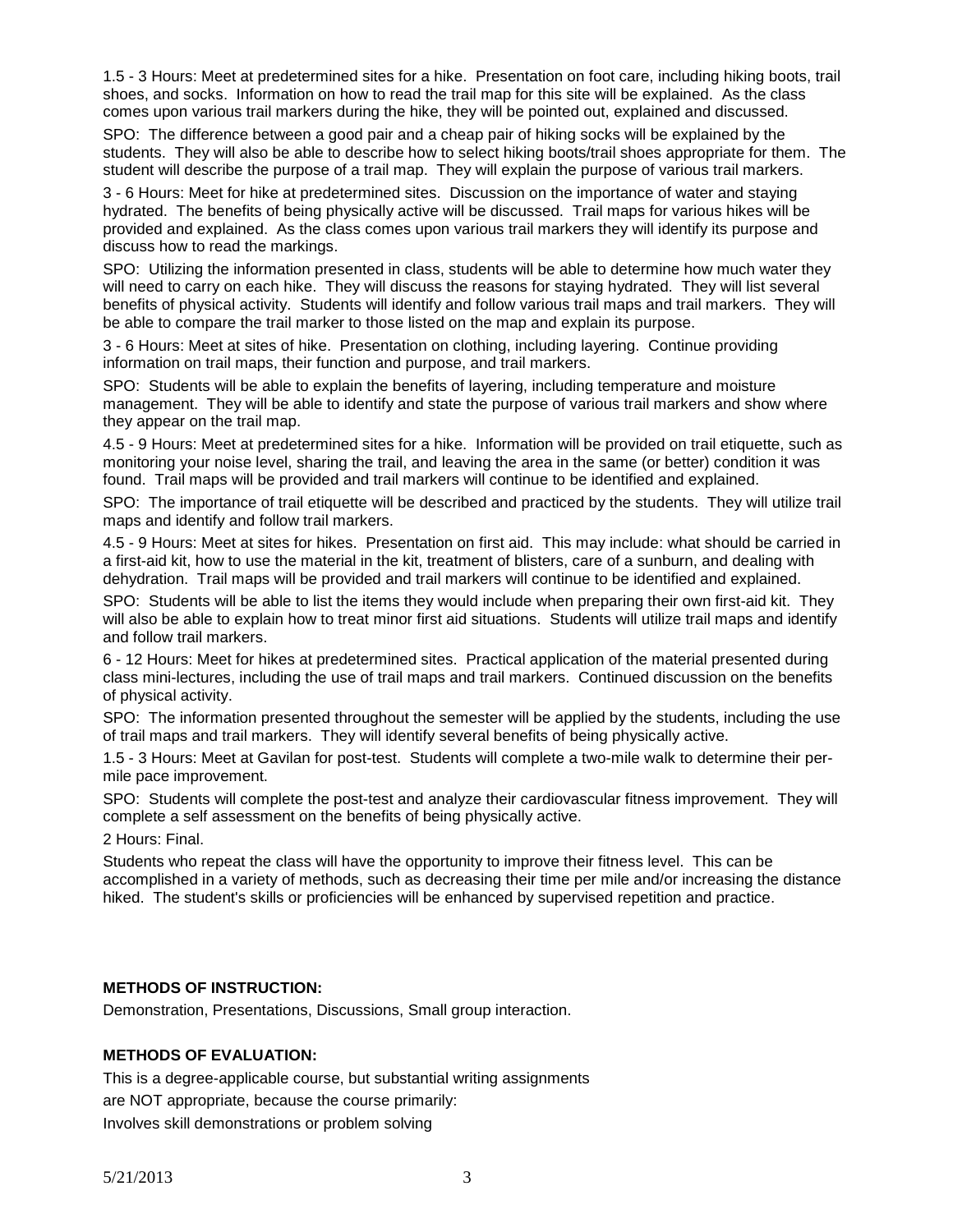The problem-solving assignments required: None The types of skill demonstrations required: Performance exams Other: Pre and Post Testing The types of objective examinations used in the course: None Other category: Class participation is required. The basis for assigning students grades in the course: Writing assignments: 0% - 0% Problem-solving demonstrations: 0% - 0% Skill demonstrations: 40% - 60% Objective examinations: 0% - 0% Other methods of evaluation: 40% - 60% JUSTIFICATION:

The department is requesting a name change, from the Physical Education and Athletics Department to the Department of Kinesiology and Athletics. The reasons for this action include:

1) A desire to follow suit with the 4-year colleges and universities.

2) A trend in the field. Community colleges are moving in this

direction with Cabrillo College already taking this action. Others such as Sacramento City College, Mission College, and Diablo Valley College are also in the process of changing their name as well. Gavilan College can be a leader in this trend.

3) This more closely describes what our profession is about.

"Kinesiology is the academic discipline concerned with the art and science of human movement."

4) The state academic senate has proposed that Kinesiology and Exercise Science majors be added to the Disciplines List so they have recognized the move in this direction.

5) Over recent years, there have been discussions within the State regarding the need to streamline Physical Education as a discipline. This would help with the negative connotation that is often identified with this discipline. Gavilan College has worked hard to modify our programs to meet State requirements for our major. The name change would be another step in the right direction.

#### **REPRESENTATIVE TEXTBOOKS:**

#### **ARTICULATION and CERTIFICATE INFORMATION**

Associate Degree: GAV E1, effective 201170 CSU GE: CSU E1, effective 201170 IGETC: CSU TRANSFER: Transferable CSU, effective 201170